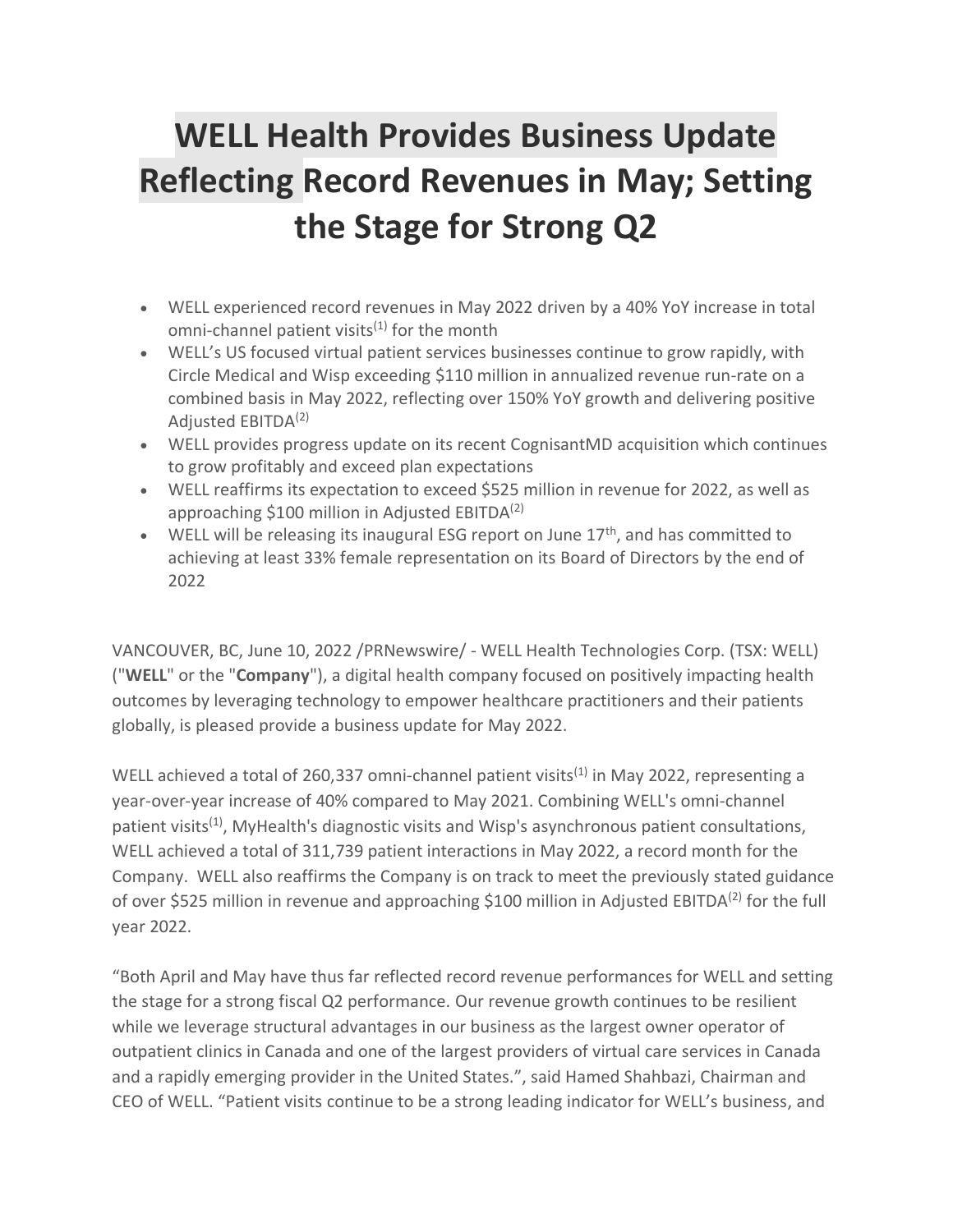we continue to see significant growth on a sequential and year-over-year basis. Between our balanced focus on growth and profitability and the additional cash on our balance sheet, we are in a fantastic position to be opportunistic in the market and generate long term value for our shareholders."

# **Circle Medical and Wisp Update**

WELL's US-based virtual patient services businesses, which includes Circle Medical and Wisp, continued to demonstrate robust growth in May 2022. Preliminary results of the two businesses generated positive Adjusted EBITDA $^{(2)}$  and a combined revenue run-rate exceeding \$110 million. It is expected that the combined businesses will exceed \$130 million on a run-rate basis later this year. Circle Medical's YoY growth in May 2022 was driven by patient visits increasing 484%. Similarly, Wisp's growth in May 2022 was driven by a 55% YoY increase in asynchronous patient consultations, driving significant incremental e-pharmacy revenue.

# **Ocean by CognisantMD Update**

WELL's subsidiary CognisantMD (or "**Ocean**" platform) has experienced impressive growth with significant uptake in eReferrals and eConsults, addressing the strong provincial demand for solutions to surgical wait time increases driven by COVID. The platform is now supporting over 45,000 monthly patient referrals and consults in Ontario and Nova Scotia, with additional expansion expected in the coming months. Additional highlights are as follows:

- **1800**+ physicians are using online booking on Ocean which equates to about **2.6M** Canadians having access to online booking.
- **5800**+ physicians are using secure patient messaging on Ocean, making it easier for patients to connect with their healthcare provider.
- **640,000+** eReferrals and eConsults have been sent on Ocean, with real-time updates for patients. This improves transparency and reduces wait times for patient care.

These figures are expected to accelerate as Ocean continues to become the preferred e-referral tool for public health authorities seeking a robust and proven solution.

## **ESG and Governance Update**

WELL is also pleased to announce that the Company will be launching its inaugural ESG report in time for the Annual Shareholder's meeting that is taking place June  $17<sup>th</sup>$ , 2022. This report, created with thought leadership from its internal team supported by its professional consultants, will provide details regarding ESG initiatives that WELL undertook in 2021, with a view into 2022 and beyond. The report will also provide further evidence of WELL's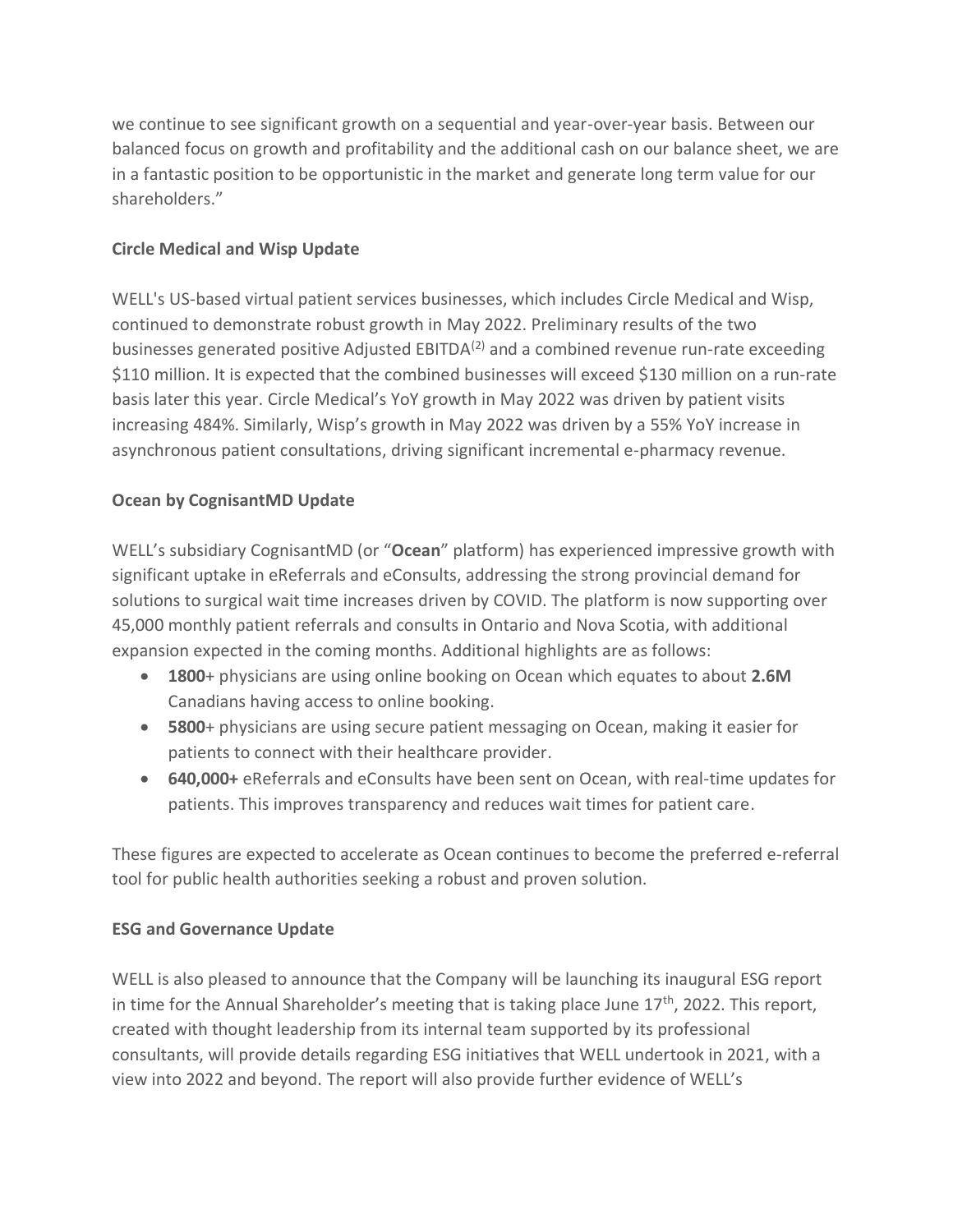commitment to positively impacting the healthcare sector and creating societal value for patients, practitioners, and team members overall.

Diversity is highlighted in the ESG report and is an invaluable strength at WELL. Currently WELL has 70% of our Senior Executive team representing a visible minority. Furthermore, WELL is committed to achieving at least 33% female representation on its board by the end of 2022.

#### **Footnotes:**

- 1. Omni-channel patient visits is defined by all patient visits generated by all sources and channels. This includes any patient visits delivered by a WELL healthcare practitioner (inclusive of in-person or virtual) or a non-WELL practitioner but facilitated by WELL's virtual care tools. This figure does not include visits for diagnostic testing consultations or any asynchronous physician consultations.
- 2. Adjusted EBITDA is a non-GAAP metric and defined by EBITDA (i) less net rent expense on premise leases considered to be finance leases under IFRS and (ii) before transaction, restructuring, and integration costs, time-based earn-out expense, change in fair value of investments, share of loss of associates, foreign exchange gain/loss, and stock-based compensation expense, and (iii) Revenue precluded from recognition under IFRS 15 that relates to certain patient services revenue that the Company believes should be recognized as revenue based on its contractual relationships.

## **WELL HEALTH TECHNOLOGIES CORP.**

Per: "Hamed Shahbazi" Hamed Shahbazi Chief Executive Officer, Chairman and Director

#### **About WELL Health Technologies Corp.**

WELL is a technology enabled healthcare company whose overarching objective is to positively impact health outcomes to empower and support healthcare practitioners and their patients. WELL has built an innovative practitioner enablement platform that includes comprehensive end to end practice management tools inclusive of virtual care and digital patient engagement capabilities as well as Electronic Medical Records (EMR), Revenue Cycle Management (RCM) and data protection services. WELL uses this platform to power healthcare practitioners both inside and outside of WELL's own omni-channel patient services offerings. As such, WELL owns and operates Canada's largest network of outpatient medical clinics serving primary and specialized healthcare services and is the provider of a leading multi-national, multi-disciplinary telehealth offering. WELL is publicly traded on the Toronto Stock Exchange under the symbol "**WELL**" and on OTCQX under the symbol "**WHTCF**". To learn more about the Company, please visit: [www.well.company.](https://c212.net/c/link/?t=0&l=en&o=3418936-1&h=955442197&u=https%3A%2F%2Fwww.well.company%2F&a=www.well.company)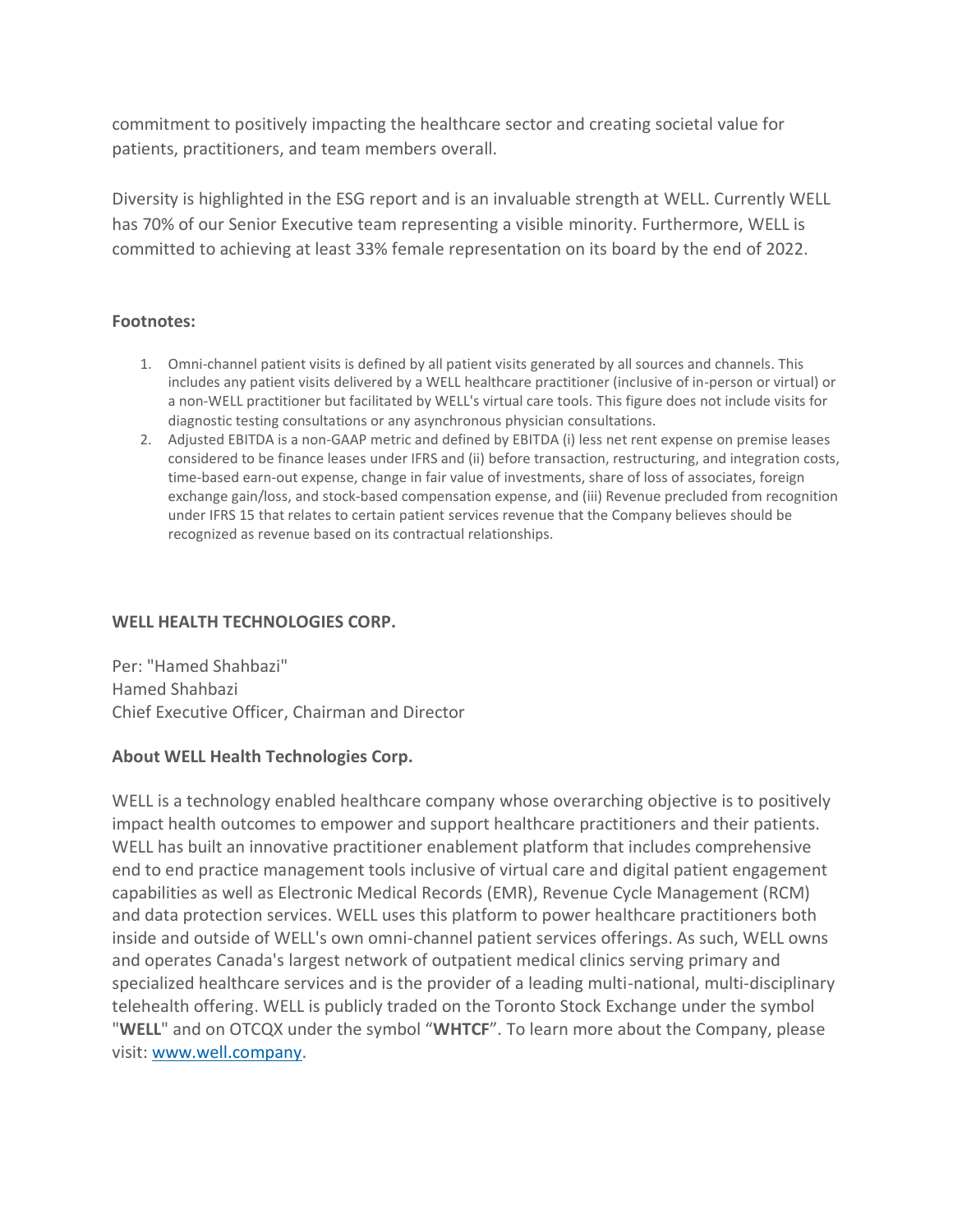#### **Forward-Looking Information**

This news release may contain "Forward-Looking Information" within the meaning of applicable Canadian securities laws, including, without limitation: information regarding the Company's goals, strategies and growth plans; including but not limited to Circle Medical and Wisp revenues exceeding \$110 million in annualized revenue run-rate on a combined basis and to exceed \$130 million later in 2022 and the Company's expectation to exceed \$525 million in revenue for 2022, as well as approaching \$100 million in Adjusted EBITDA. Forward-Looking Information are necessarily based upon a number of estimates and assumptions that, while considered reasonable by management, are inherently subject to significant business, economic and competitive uncertainties, and contingencies. Forward-looking generally can be identified by the use of forward-looking words such as "may", "should", "will", "could", "intend", "estimate", "plan", "anticipate", "expect", "believe" or "continue", or the negative thereof or similar variations. Forward-looking information involves known and unknown risks, uncertainties and other factors that may cause future results, performance, or achievements to be materially different from the estimated future results, performance or achievements expressed or implied by those forward-looking and the forward-looking statements are not guarantees of future performance. WELL's statements expressed or implied by these forwardlooking statements are subject to a number of risks, uncertainties, and conditions, many of which are outside of WELL 's control, and undue reliance should not be placed on such statements. Forward-looking information is qualified in its entirety by inherent risks and uncertainties, including: direct and indirect material adverse effects from the COVID-19 pandemic; adverse market conditions; risks inherent in the primary healthcare sector in general; regulatory and legislative changes; that future results may vary from historical results; inability to obtain any requisite future financing on suitable terms; any inability to realize the expected benefits and synergies of acquisitions; that market competition may affect the business, results and financial condition of WELL and other risk factors identified in documents filed by WELL under its profile at [www.sedar.com,](https://c212.net/c/link/?t=0&l=en&o=3418936-1&h=158119985&u=http%3A%2F%2Fwww.sedar.com%2F&a=www.sedar.com) including its most recent Annual Information Form. Except as required by securities law, WELL does not assume any obligation to update or revise any forward-looking information, whether as a result of new information, events or otherwise.

This news release contains future-oriented financial information and financial outlook information (collectively, "**FOFI**") about estimated annual run-rate revenue and Adjusted EBITDA, all of which are subject to the same assumptions, risk factors, limitations, and qualifications as set out in the above paragraph. The actual financial results of WELL may vary from the amounts set out herein and such variation may be material. WELL and its management believe that the FOFI has been prepared on a reasonable basis, reflecting management's best estimates and judgments. However, because this information is subjective and subject to numerous risks, it should not be relied on as necessarily indicative of future results. Except as required by applicable securities laws, WELL undertakes no obligation to update such FOFI. FOFI contained in this news release was made as of the date hereof and was provided for the purpose of providing further information about WELL's anticipated future